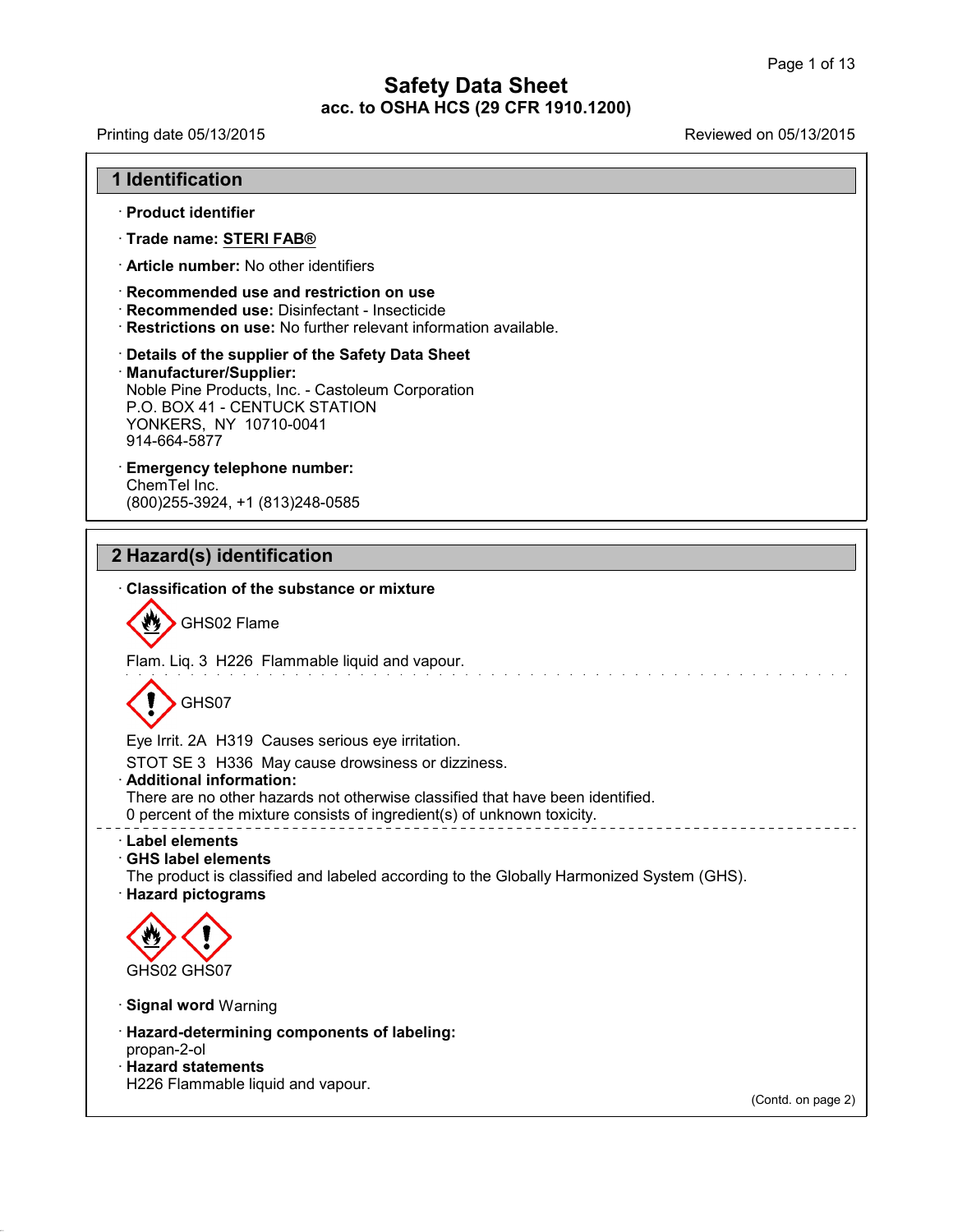40.1.5

Printing date 05/13/2015 **Printing date 05/13/2015** 

#### **Trade name: STERI FAB®**

| H319 Causes serious eye irritation.<br>H336 May cause drowsiness or dizziness.<br><b>Precautionary statements</b><br>P210<br>Keep away from heat, sparks, open flames, and hot surfaces. - No smoking.<br>P261<br>Avoid breathing mist, vapors, or spray.<br>P264<br>Wash thoroughly after handling.<br>P280<br>Wear protective gloves and eye protection.<br>P233<br>Keep container tightly closed.<br>P271<br>Use only outdoors or in a well-ventilated area.<br>P303+P361+P353 IF ON SKIN (or hair): Remove/Take off immediately all contaminated clothing. Rinse<br>skin with water/shower.<br>P305+P351+P338 If in eyes: Rinse cautiously with water for several minutes. Remove contact lenses, if<br>present and easy to do. Continue rinsing.<br>P304+P340<br>IF INHALED: Remove victim to fresh air and keep at rest in a position comfortable for<br>breathing.<br>P312<br>Call a poison center/doctor if you feel unwell.<br>In case of fire: Use for extinction: CO2, powder or water spray.<br>P370+P378<br>P403+P235<br>Store in a well-ventilated place. Keep cool.<br>P <sub>501</sub><br>Dispose of contents/container in accordance with local/regional/national/international<br>regulations.<br><b>Hazard description:</b><br>· WHMIS-symbols:<br>As of 11 February 2015, the current WHMIS system is being replaced by the GHS system. This is the<br>classifcation under the older system.<br>B2 - Flammable liquid<br>D2B - Toxic material causing other toxic effects<br><b>Classification system:</b><br>NFPA ratings (scale 0 - 4)<br>Health = $1$<br>Fire $= 3$<br>Reactivity = $0$<br>HMIS-ratings (scale 0 - 4)<br>$H = 1$<br>$3$ Fire = 3<br><b>FIRE</b><br>REACTIVITY 0 Reactivity = $0$<br>* - Indicates a long term health hazard from repeated or prolonged exposures.<br>· Results of PBT and vPvB assessment<br>· PBT: Not applicable.<br>· vPvB: Not applicable. |               | (Contd. of page 1) |
|-------------------------------------------------------------------------------------------------------------------------------------------------------------------------------------------------------------------------------------------------------------------------------------------------------------------------------------------------------------------------------------------------------------------------------------------------------------------------------------------------------------------------------------------------------------------------------------------------------------------------------------------------------------------------------------------------------------------------------------------------------------------------------------------------------------------------------------------------------------------------------------------------------------------------------------------------------------------------------------------------------------------------------------------------------------------------------------------------------------------------------------------------------------------------------------------------------------------------------------------------------------------------------------------------------------------------------------------------------------------------------------------------------------------------------------------------------------------------------------------------------------------------------------------------------------------------------------------------------------------------------------------------------------------------------------------------------------------------------------------------------------------------------------------------------------------------------------------------------------------------------------------------------|---------------|--------------------|
|                                                                                                                                                                                                                                                                                                                                                                                                                                                                                                                                                                                                                                                                                                                                                                                                                                                                                                                                                                                                                                                                                                                                                                                                                                                                                                                                                                                                                                                                                                                                                                                                                                                                                                                                                                                                                                                                                                       |               |                    |
|                                                                                                                                                                                                                                                                                                                                                                                                                                                                                                                                                                                                                                                                                                                                                                                                                                                                                                                                                                                                                                                                                                                                                                                                                                                                                                                                                                                                                                                                                                                                                                                                                                                                                                                                                                                                                                                                                                       |               |                    |
|                                                                                                                                                                                                                                                                                                                                                                                                                                                                                                                                                                                                                                                                                                                                                                                                                                                                                                                                                                                                                                                                                                                                                                                                                                                                                                                                                                                                                                                                                                                                                                                                                                                                                                                                                                                                                                                                                                       |               |                    |
|                                                                                                                                                                                                                                                                                                                                                                                                                                                                                                                                                                                                                                                                                                                                                                                                                                                                                                                                                                                                                                                                                                                                                                                                                                                                                                                                                                                                                                                                                                                                                                                                                                                                                                                                                                                                                                                                                                       |               |                    |
|                                                                                                                                                                                                                                                                                                                                                                                                                                                                                                                                                                                                                                                                                                                                                                                                                                                                                                                                                                                                                                                                                                                                                                                                                                                                                                                                                                                                                                                                                                                                                                                                                                                                                                                                                                                                                                                                                                       |               |                    |
|                                                                                                                                                                                                                                                                                                                                                                                                                                                                                                                                                                                                                                                                                                                                                                                                                                                                                                                                                                                                                                                                                                                                                                                                                                                                                                                                                                                                                                                                                                                                                                                                                                                                                                                                                                                                                                                                                                       |               |                    |
|                                                                                                                                                                                                                                                                                                                                                                                                                                                                                                                                                                                                                                                                                                                                                                                                                                                                                                                                                                                                                                                                                                                                                                                                                                                                                                                                                                                                                                                                                                                                                                                                                                                                                                                                                                                                                                                                                                       |               |                    |
|                                                                                                                                                                                                                                                                                                                                                                                                                                                                                                                                                                                                                                                                                                                                                                                                                                                                                                                                                                                                                                                                                                                                                                                                                                                                                                                                                                                                                                                                                                                                                                                                                                                                                                                                                                                                                                                                                                       |               |                    |
|                                                                                                                                                                                                                                                                                                                                                                                                                                                                                                                                                                                                                                                                                                                                                                                                                                                                                                                                                                                                                                                                                                                                                                                                                                                                                                                                                                                                                                                                                                                                                                                                                                                                                                                                                                                                                                                                                                       |               |                    |
|                                                                                                                                                                                                                                                                                                                                                                                                                                                                                                                                                                                                                                                                                                                                                                                                                                                                                                                                                                                                                                                                                                                                                                                                                                                                                                                                                                                                                                                                                                                                                                                                                                                                                                                                                                                                                                                                                                       |               |                    |
|                                                                                                                                                                                                                                                                                                                                                                                                                                                                                                                                                                                                                                                                                                                                                                                                                                                                                                                                                                                                                                                                                                                                                                                                                                                                                                                                                                                                                                                                                                                                                                                                                                                                                                                                                                                                                                                                                                       |               |                    |
|                                                                                                                                                                                                                                                                                                                                                                                                                                                                                                                                                                                                                                                                                                                                                                                                                                                                                                                                                                                                                                                                                                                                                                                                                                                                                                                                                                                                                                                                                                                                                                                                                                                                                                                                                                                                                                                                                                       |               |                    |
|                                                                                                                                                                                                                                                                                                                                                                                                                                                                                                                                                                                                                                                                                                                                                                                                                                                                                                                                                                                                                                                                                                                                                                                                                                                                                                                                                                                                                                                                                                                                                                                                                                                                                                                                                                                                                                                                                                       |               |                    |
|                                                                                                                                                                                                                                                                                                                                                                                                                                                                                                                                                                                                                                                                                                                                                                                                                                                                                                                                                                                                                                                                                                                                                                                                                                                                                                                                                                                                                                                                                                                                                                                                                                                                                                                                                                                                                                                                                                       |               |                    |
|                                                                                                                                                                                                                                                                                                                                                                                                                                                                                                                                                                                                                                                                                                                                                                                                                                                                                                                                                                                                                                                                                                                                                                                                                                                                                                                                                                                                                                                                                                                                                                                                                                                                                                                                                                                                                                                                                                       |               |                    |
|                                                                                                                                                                                                                                                                                                                                                                                                                                                                                                                                                                                                                                                                                                                                                                                                                                                                                                                                                                                                                                                                                                                                                                                                                                                                                                                                                                                                                                                                                                                                                                                                                                                                                                                                                                                                                                                                                                       |               |                    |
|                                                                                                                                                                                                                                                                                                                                                                                                                                                                                                                                                                                                                                                                                                                                                                                                                                                                                                                                                                                                                                                                                                                                                                                                                                                                                                                                                                                                                                                                                                                                                                                                                                                                                                                                                                                                                                                                                                       |               |                    |
|                                                                                                                                                                                                                                                                                                                                                                                                                                                                                                                                                                                                                                                                                                                                                                                                                                                                                                                                                                                                                                                                                                                                                                                                                                                                                                                                                                                                                                                                                                                                                                                                                                                                                                                                                                                                                                                                                                       |               |                    |
|                                                                                                                                                                                                                                                                                                                                                                                                                                                                                                                                                                                                                                                                                                                                                                                                                                                                                                                                                                                                                                                                                                                                                                                                                                                                                                                                                                                                                                                                                                                                                                                                                                                                                                                                                                                                                                                                                                       |               |                    |
|                                                                                                                                                                                                                                                                                                                                                                                                                                                                                                                                                                                                                                                                                                                                                                                                                                                                                                                                                                                                                                                                                                                                                                                                                                                                                                                                                                                                                                                                                                                                                                                                                                                                                                                                                                                                                                                                                                       |               |                    |
|                                                                                                                                                                                                                                                                                                                                                                                                                                                                                                                                                                                                                                                                                                                                                                                                                                                                                                                                                                                                                                                                                                                                                                                                                                                                                                                                                                                                                                                                                                                                                                                                                                                                                                                                                                                                                                                                                                       |               |                    |
|                                                                                                                                                                                                                                                                                                                                                                                                                                                                                                                                                                                                                                                                                                                                                                                                                                                                                                                                                                                                                                                                                                                                                                                                                                                                                                                                                                                                                                                                                                                                                                                                                                                                                                                                                                                                                                                                                                       |               |                    |
|                                                                                                                                                                                                                                                                                                                                                                                                                                                                                                                                                                                                                                                                                                                                                                                                                                                                                                                                                                                                                                                                                                                                                                                                                                                                                                                                                                                                                                                                                                                                                                                                                                                                                                                                                                                                                                                                                                       |               |                    |
|                                                                                                                                                                                                                                                                                                                                                                                                                                                                                                                                                                                                                                                                                                                                                                                                                                                                                                                                                                                                                                                                                                                                                                                                                                                                                                                                                                                                                                                                                                                                                                                                                                                                                                                                                                                                                                                                                                       |               |                    |
|                                                                                                                                                                                                                                                                                                                                                                                                                                                                                                                                                                                                                                                                                                                                                                                                                                                                                                                                                                                                                                                                                                                                                                                                                                                                                                                                                                                                                                                                                                                                                                                                                                                                                                                                                                                                                                                                                                       |               |                    |
|                                                                                                                                                                                                                                                                                                                                                                                                                                                                                                                                                                                                                                                                                                                                                                                                                                                                                                                                                                                                                                                                                                                                                                                                                                                                                                                                                                                                                                                                                                                                                                                                                                                                                                                                                                                                                                                                                                       |               |                    |
|                                                                                                                                                                                                                                                                                                                                                                                                                                                                                                                                                                                                                                                                                                                                                                                                                                                                                                                                                                                                                                                                                                                                                                                                                                                                                                                                                                                                                                                                                                                                                                                                                                                                                                                                                                                                                                                                                                       |               |                    |
|                                                                                                                                                                                                                                                                                                                                                                                                                                                                                                                                                                                                                                                                                                                                                                                                                                                                                                                                                                                                                                                                                                                                                                                                                                                                                                                                                                                                                                                                                                                                                                                                                                                                                                                                                                                                                                                                                                       |               |                    |
|                                                                                                                                                                                                                                                                                                                                                                                                                                                                                                                                                                                                                                                                                                                                                                                                                                                                                                                                                                                                                                                                                                                                                                                                                                                                                                                                                                                                                                                                                                                                                                                                                                                                                                                                                                                                                                                                                                       |               |                    |
|                                                                                                                                                                                                                                                                                                                                                                                                                                                                                                                                                                                                                                                                                                                                                                                                                                                                                                                                                                                                                                                                                                                                                                                                                                                                                                                                                                                                                                                                                                                                                                                                                                                                                                                                                                                                                                                                                                       |               |                    |
|                                                                                                                                                                                                                                                                                                                                                                                                                                                                                                                                                                                                                                                                                                                                                                                                                                                                                                                                                                                                                                                                                                                                                                                                                                                                                                                                                                                                                                                                                                                                                                                                                                                                                                                                                                                                                                                                                                       |               |                    |
|                                                                                                                                                                                                                                                                                                                                                                                                                                                                                                                                                                                                                                                                                                                                                                                                                                                                                                                                                                                                                                                                                                                                                                                                                                                                                                                                                                                                                                                                                                                                                                                                                                                                                                                                                                                                                                                                                                       |               |                    |
|                                                                                                                                                                                                                                                                                                                                                                                                                                                                                                                                                                                                                                                                                                                                                                                                                                                                                                                                                                                                                                                                                                                                                                                                                                                                                                                                                                                                                                                                                                                                                                                                                                                                                                                                                                                                                                                                                                       |               |                    |
|                                                                                                                                                                                                                                                                                                                                                                                                                                                                                                                                                                                                                                                                                                                                                                                                                                                                                                                                                                                                                                                                                                                                                                                                                                                                                                                                                                                                                                                                                                                                                                                                                                                                                                                                                                                                                                                                                                       |               |                    |
|                                                                                                                                                                                                                                                                                                                                                                                                                                                                                                                                                                                                                                                                                                                                                                                                                                                                                                                                                                                                                                                                                                                                                                                                                                                                                                                                                                                                                                                                                                                                                                                                                                                                                                                                                                                                                                                                                                       | Other hazards |                    |
|                                                                                                                                                                                                                                                                                                                                                                                                                                                                                                                                                                                                                                                                                                                                                                                                                                                                                                                                                                                                                                                                                                                                                                                                                                                                                                                                                                                                                                                                                                                                                                                                                                                                                                                                                                                                                                                                                                       |               |                    |
|                                                                                                                                                                                                                                                                                                                                                                                                                                                                                                                                                                                                                                                                                                                                                                                                                                                                                                                                                                                                                                                                                                                                                                                                                                                                                                                                                                                                                                                                                                                                                                                                                                                                                                                                                                                                                                                                                                       |               |                    |
|                                                                                                                                                                                                                                                                                                                                                                                                                                                                                                                                                                                                                                                                                                                                                                                                                                                                                                                                                                                                                                                                                                                                                                                                                                                                                                                                                                                                                                                                                                                                                                                                                                                                                                                                                                                                                                                                                                       |               |                    |

(Contd. on page 3)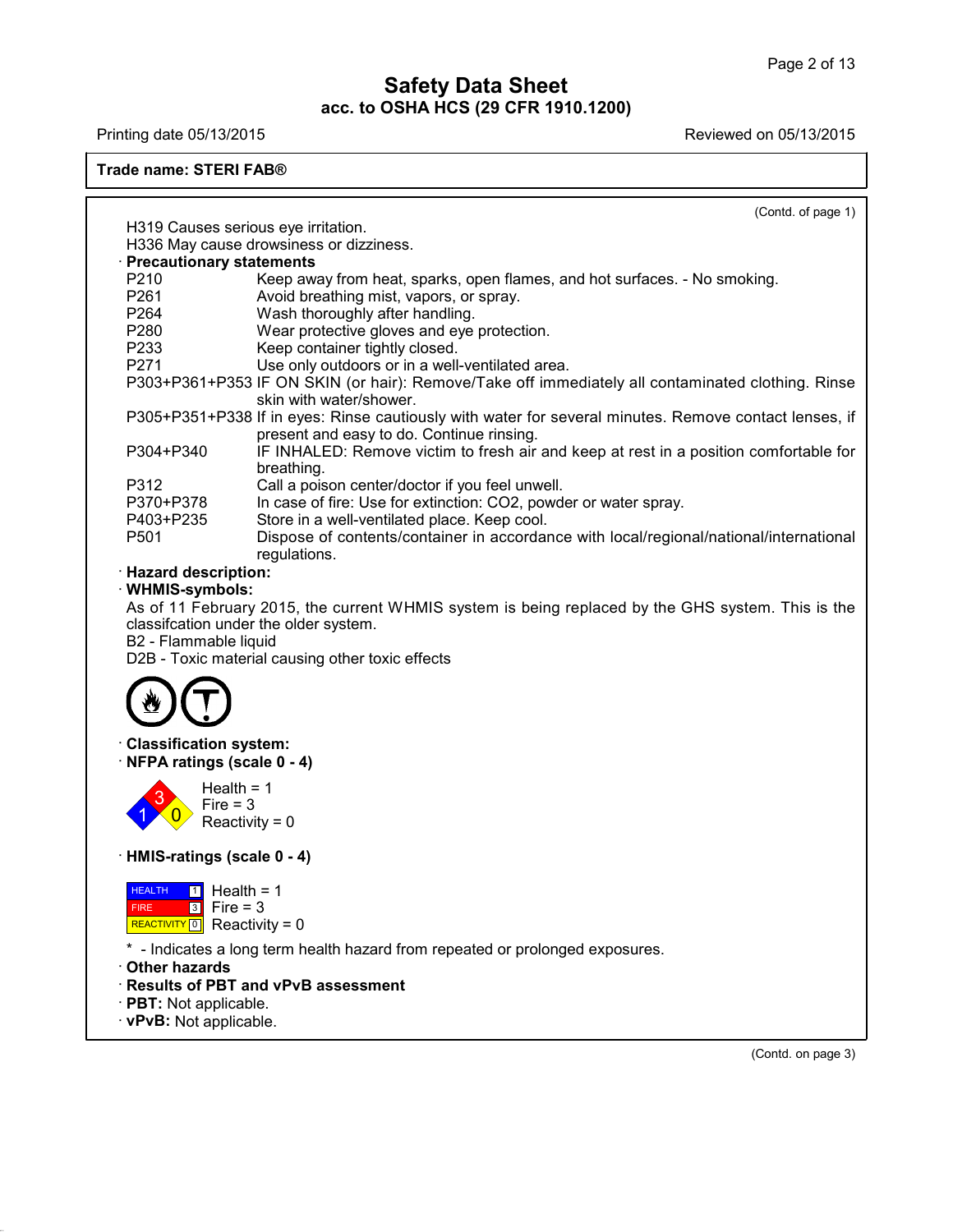40.1.5

Printing date 05/13/2015 **Printing date 05/13/2015** 

**Trade name: STERI FAB®**

(Contd. of page 2)

٦

|                             | 3 Composition/information on ingredients                                                             |          |
|-----------------------------|------------------------------------------------------------------------------------------------------|----------|
|                             | <b>Chemical characterization: Mixtures</b>                                                           |          |
|                             | Description: Mixture of the substances listed below with nonhazardous additions.                     |          |
|                             | · Dangerous components:                                                                              |          |
|                             | 67-63-0 propan-2-ol                                                                                  | 60-80%   |
|                             | <b>Elam.</b> Liq. 2, H225                                                                            |          |
|                             | $\diamondsuit$ Eye Irrit. 2, H319; STOT SE 3, H336                                                   |          |
|                             | 26002-80-2 3-phenoxybenzyl 2-dimethyl-3-(methylpropenyl)cyclopropanecarboxylate                      | $51.0\%$ |
|                             | 7173-51-5 didecyldimethylammonium chloride                                                           | $1.0\%$  |
|                             | Skin Corr. 1B, H314                                                                                  |          |
|                             | $\leftrightarrow$ Acute Tox. 4, H302                                                                 |          |
| · Additional information:   |                                                                                                      |          |
|                             | For the listed ingredients, the identity and exact percentages are being withheld as a trade secret. |          |
|                             |                                                                                                      |          |
| <b>4 First-aid measures</b> |                                                                                                      |          |
|                             |                                                                                                      |          |
|                             | <b>Description of first aid measures</b>                                                             |          |
| <b>General information:</b> |                                                                                                      |          |
|                             | Immediately remove any clothing soiled by the product.                                               |          |
|                             | Take affected persons out into the fresh air.                                                        |          |
|                             | After inhalation: Supply fresh air; consult doctor in case of complaints.                            |          |
| After skin contact:         |                                                                                                      |          |
|                             | Immediately rinse with water.                                                                        |          |
|                             | If skin irritation is experienced, consult a doctor.                                                 |          |
| After eye contact:          |                                                                                                      |          |
| Protect unharmed eye.       |                                                                                                      |          |
|                             | Remove contact lenses if worn, if possible.                                                          |          |
|                             | Rinse opened eye for several minutes under running water. If symptoms persist, consult a doctor.     |          |
| · After swallowing:         |                                                                                                      |          |
|                             | Rinse out mouth and then drink plenty of water.                                                      |          |
|                             | Do not induce vomiting; immediately call for medical help.                                           |          |
| · Information for doctor:   |                                                                                                      |          |
|                             | Most important symptoms and effects, both acute and delayed                                          |          |
| Headache                    |                                                                                                      |          |
| <b>Breathing difficulty</b> |                                                                                                      |          |
| <b>Dizziness</b>            |                                                                                                      |          |
| Coughing                    |                                                                                                      |          |
| Irritant to eyes.           |                                                                                                      |          |
|                             | Gastric or intestinal disorders when ingested.                                                       |          |
| Nausea<br>Acidosis          |                                                                                                      |          |
| Disorientation              |                                                                                                      |          |
|                             | Danger Vapors have narcotic effect.                                                                  |          |
|                             |                                                                                                      |          |

(Contd. on page 4)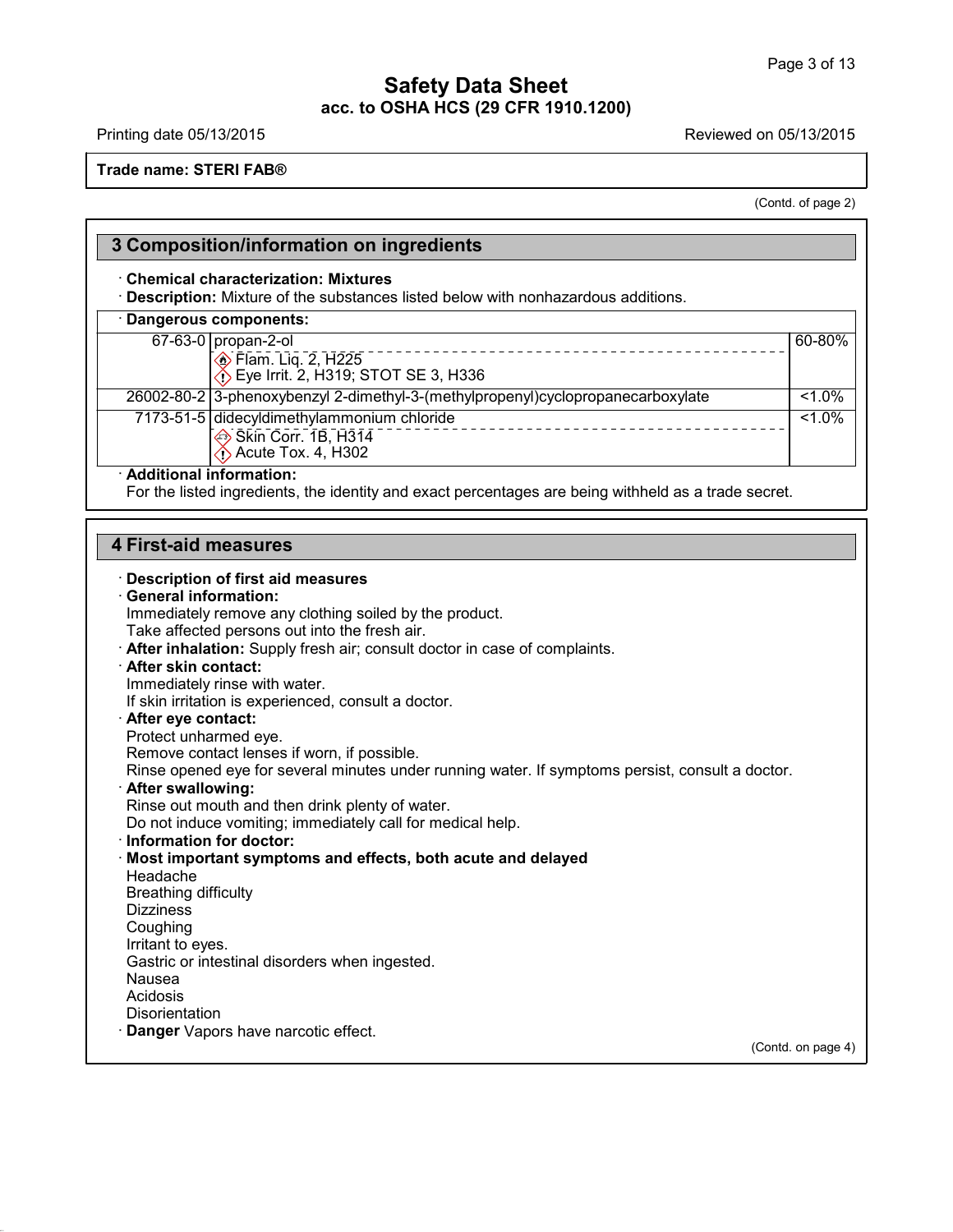(Contd. of page 3)

## **Safety Data Sheet acc. to OSHA HCS (29 CFR 1910.1200)**

Printing date 05/13/2015 Reviewed on 05/13/2015

**Trade name: STERI FAB®**

· **Indication of any immediate medical attention and special treatment needed** No further relevant information available.

## **5 Fire-fighting measures**

· **Extinguishing media** · **Suitable extinguishing agents:** Alcohol resistant foam **Water** Carbon dioxide Gaseous extinguishing agents · **For safety reasons unsuitable extinguishing agents:** None. · **Special hazards arising from the substance or mixture** Formation of toxic gases is possible during heating or in case of fire. · **Advice for firefighters** · **Protective equipment:** Wear self-contained respiratory protective device. Wear fully protective suit. · **Additional information** Eliminate all ignition sources if safe to do so.

Cool endangered receptacles with water in flooding quantites. Use large quantities of foam as it is partially destroyed by the product.

## **6 Accidental release measures**

· **Personal precautions, protective equipment and emergency procedures**

Wear protective equipment. Keep unprotected persons away.

Ensure adequate ventilation.

Keep away from ignition sources.

Protect from heat.

· **Environmental precautions:** No special measures required.

· **Methods and material for containment and cleaning up:**

Absorb with non-combustible liquid-binding material (sand, diatomite, acid binders, universal binders). Dispose contaminated material as waste according to item 13.

Send for recovery or disposal in suitable receptacles.

· **Reference to other sections**

See Section 7 for information on safe handling.

See Section 8 for information on personal protection equipment.

See Section 13 for disposal information.

## **7 Handling and storage**

· **Handling:**

40.1.5

#### · **Precautions for safe handling**

Use only in well ventilated areas.

Prevent formation of aerosols.

Avoid splashes or spray in enclosed areas.

(Contd. on page 5)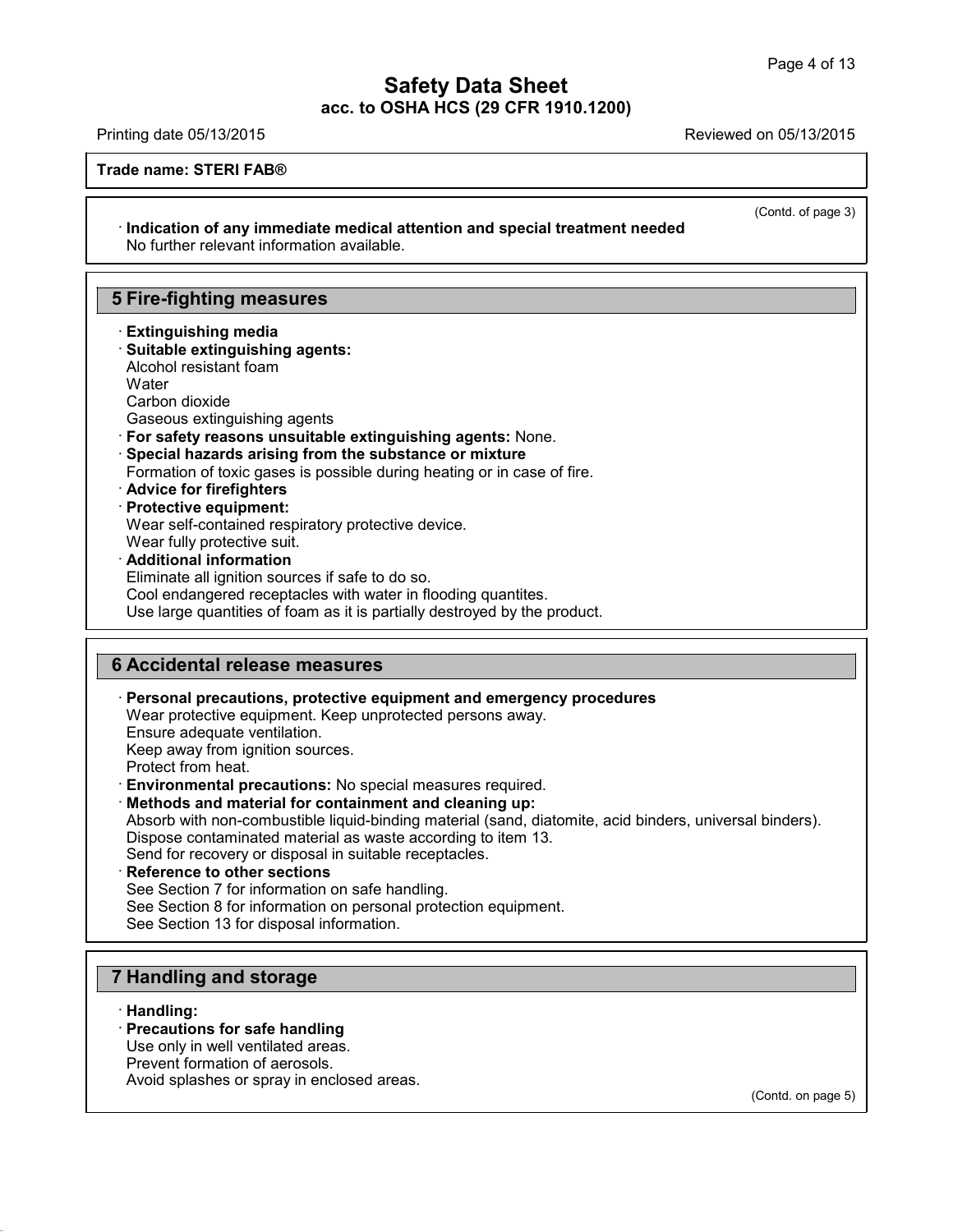Printing date 05/13/2015 Reviewed on 05/13/2015

#### **Trade name: STERI FAB®**

(Contd. of page 4)

· **Information about protection against explosions and fires:** Highly flammable liquid and vapor. Keep ignition sources away - Do not smoke. Protect against electrostatic charges.

· **Conditions for safe storage, including any incompatibilities**

· **Storage:**

· **Requirements to be met by storerooms and receptacles:** Avoid storage near extreme heat, ignition sources or open flame. Provide ventilation for receptacles.

· **Information about storage in one common storage facility:** Store away from foodstuffs. Store away from oxidizing agents.

- · **Further information about storage conditions:** Store in cool, dry conditions in well sealed receptacles.
- · **Specific end use(s)** No further relevant information available.

## **8 Exposure controls/personal protection**

· **Additional information about design of technical systems:** No further data; see item 7.

#### · **Control parameters**

40.1.5

|                              | Components with limit values that require monitoring at the workplace:                                       |                    |
|------------------------------|--------------------------------------------------------------------------------------------------------------|--------------------|
| 67-63-0 propan-2-ol          |                                                                                                              |                    |
| PEL (USA)                    | Long-term value: 980 mg/m <sup>3</sup> , 400 ppm                                                             |                    |
| REL (USA)                    | Short-term value: 1225 mg/m <sup>3</sup> , 500 ppm<br>Long-term value: 980 mg/m <sup>3</sup> , 400 ppm       |                    |
| TLV (USA)                    | Short-term value: 984 mg/m <sup>3</sup> , 400 ppm<br>Long-term value: 492 mg/m <sup>3</sup> , 200 ppm<br>BEI |                    |
| EL (Canada)                  | Short-term value: 400 ppm<br>Long-term value: 200 ppm                                                        |                    |
| EV (Canada)                  | Short-term value: 400 ppm<br>Long-term value: 200 ppm                                                        |                    |
|                              | LMPE (Mexico) Short-term value: 400 ppm<br>Long-term value: 200 ppm<br>A4, IBE                               |                    |
|                              | Ingredients with biological limit values:                                                                    |                    |
| 67-63-0 propan-2-ol          |                                                                                                              |                    |
| BEI (USA) $ 40 \text{ mg/L}$ | Medium: urine<br>Time: end of shift at end of workweek<br>Parameter: Acetone (background, nonspecific)       |                    |
|                              | Additional information: The lists that were valid during the creation were used as basis.                    | (Contd. on page 6) |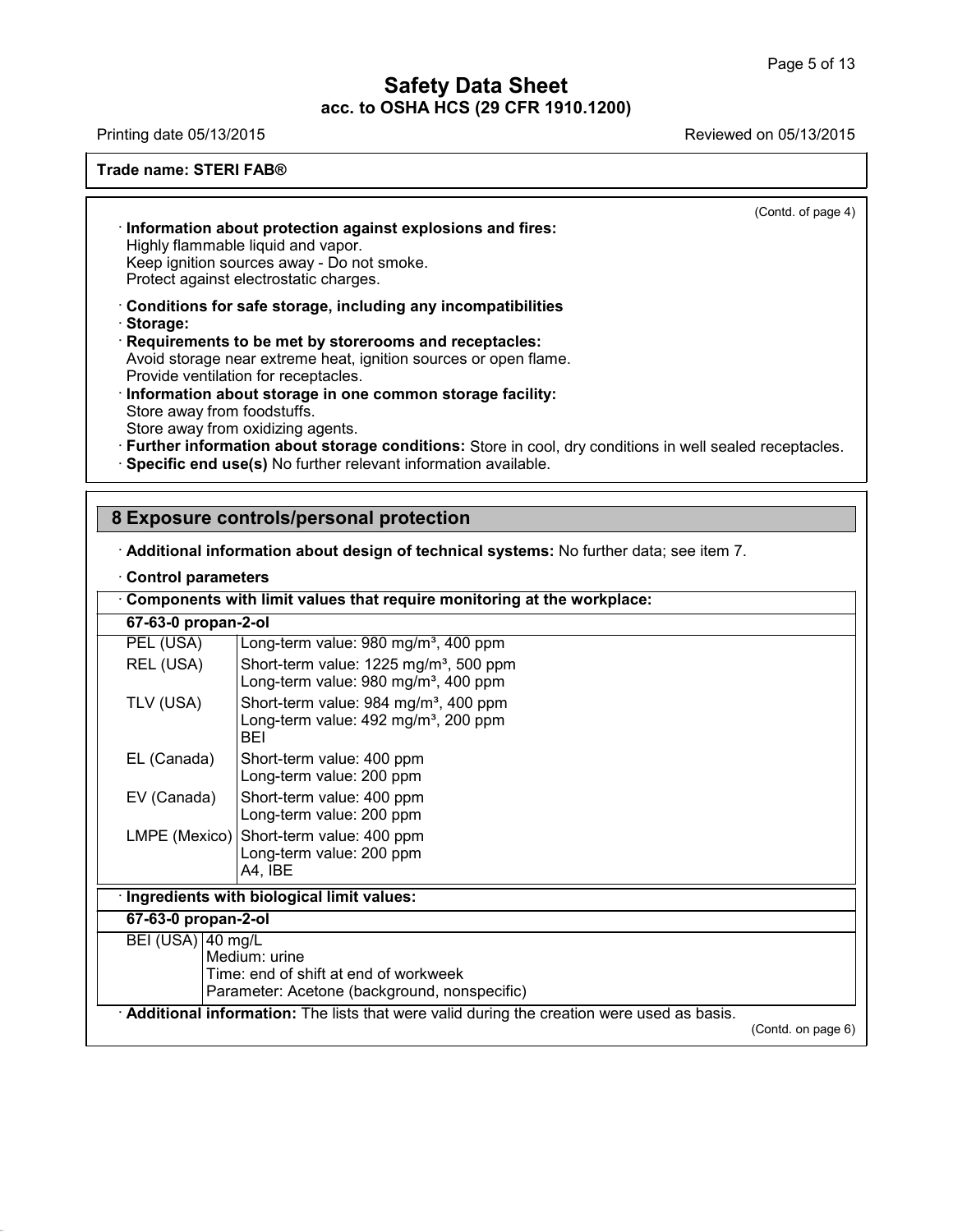Printing date 05/13/2015 Reviewed on 05/13/2015

**Trade name: STERI FAB®** (Contd. of page 5) · **Exposure controls** · **Personal protective equipment:** · **General protective and hygienic measures:** The usual precautionary measures for handling chemicals should be followed. Keep away from foodstuffs, beverages and feed. Immediately remove all soiled and contaminated clothing. Wash hands before breaks and at the end of work. Do not inhale gases / fumes / aerosols. · **Engineering controls:** No further relevant information available. · **Breathing equipment:** Not required under normal conditions of use. Use suitable respiratory protective device when high concentrations are present. For large spills, respiratory protection may be advisable. · **Protection of hands:** Protective gloves The glove material has to be impermeable and resistant to the product/ the substance/ the preparation. · **Eye protection:** Safety glasses · **Body protection:** Not required under normal conditions of use. Protection may be required for spills. · **Limitation and supervision of exposure into the environment** Avoid release to the environment. · **Risk management measures** See Section 7 for additional information.

## **9 Physical and chemical properties**

40.1.5

| · Appearance:                       |                 |                    |
|-------------------------------------|-----------------|--------------------|
| Form:                               | Liguid          |                    |
| Color:                              | Colorless       |                    |
| · Odor:                             | Alcohol-like    |                    |
| Odor threshold:                     | Not determined. |                    |
| · pH-value:                         | Not determined. |                    |
| Change in condition                 |                 |                    |
| <b>Melting point/Melting range:</b> | Undetermined.   |                    |
| <b>Boiling point/Boiling range:</b> | 80 °C (176 °F)  |                    |
| · Flash point:                      | 28 °C (82 °F)   |                    |
| · Flammability (solid, gaseous):    | Not applicable. |                    |
|                                     |                 | (Contd. on page 7) |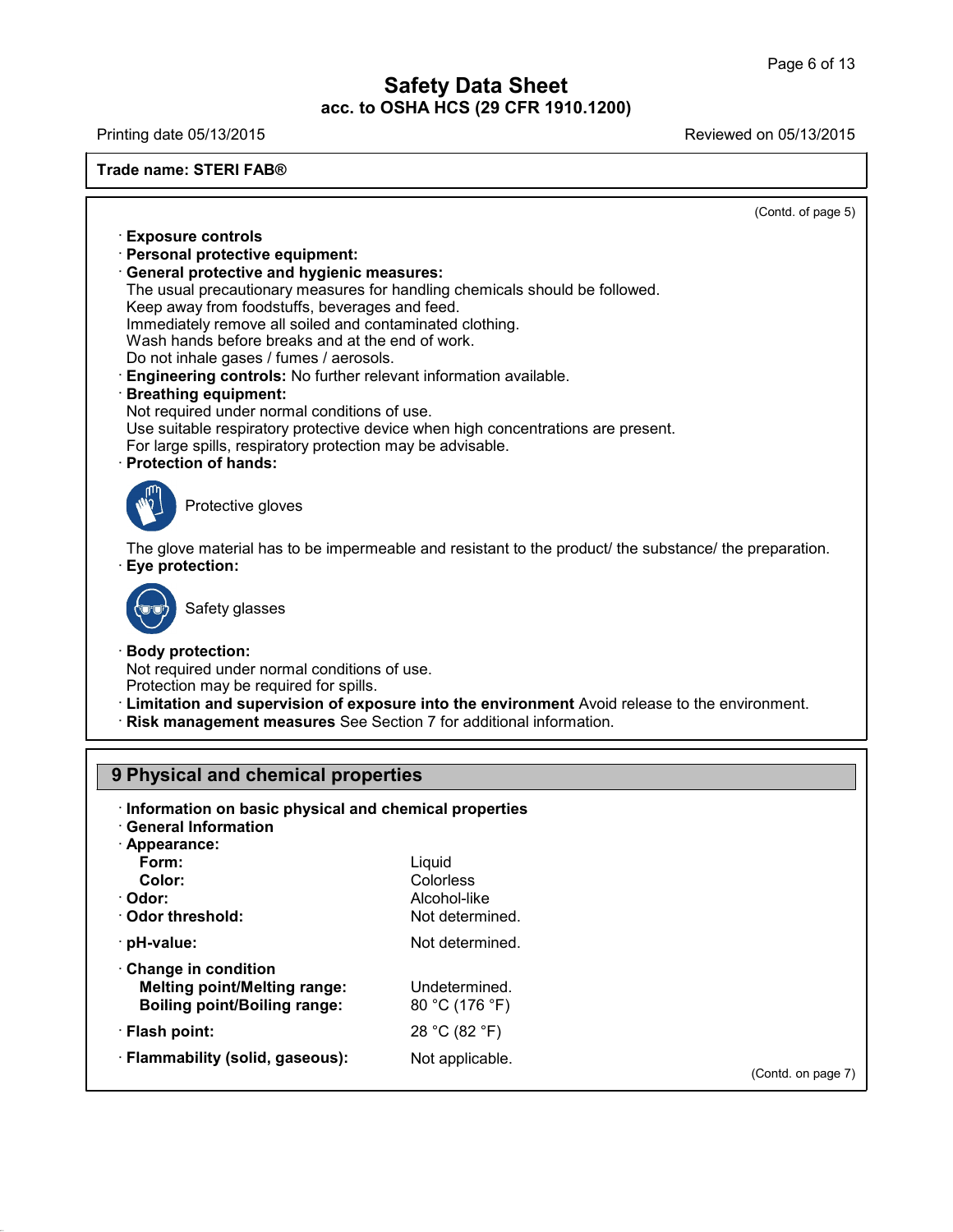Printing date 05/13/2015 **Printing date 05/13/2015** 

| Trade name: STERI FAB® |  |
|------------------------|--|
|                        |  |

|                                                                                                              | (Contd. of page 6)                                                                                    |
|--------------------------------------------------------------------------------------------------------------|-------------------------------------------------------------------------------------------------------|
| · Auto-ignition temperature:                                                                                 | Not determined.                                                                                       |
| $\cdot$ Decomposition temperature:                                                                           | Not determined.                                                                                       |
| · Auto igniting:                                                                                             | Product is not self-igniting.                                                                         |
| $\cdot$ Danger of explosion:                                                                                 | Product is not explosive. However, formation of explosive air/<br>vapor mixtures are possible.        |
| $\cdot$ Explosion limits:<br>Lower:<br>Upper:                                                                | Not determined.<br>Not determined.                                                                    |
| $\cdot$ Vapor pressure at 20 °C (68 °F):                                                                     | 59 mmHg                                                                                               |
| $\cdot$ Density at 20 °C (68 °F):<br>$\cdot$ Relative density<br>· Vapour density<br><b>Evaporation rate</b> | $<$ 1 g/cm <sup>3</sup> ( $<$ 8.345 lbs/gal)<br>Not determined.<br>Not determined.<br>Not determined. |
| · Solubility in / Miscibility with<br>Water:                                                                 | Fully miscible.                                                                                       |
| · Partition coefficient (n-octanol/water): Not determined.                                                   |                                                                                                       |
| · Viscosity:<br>Dynamic:<br>Kinematic:<br>$\cdot$ Other information                                          | Not determined.<br>Not determined.<br>No further relevant information available.                      |

# **10 Stability and reactivity**

40.1.5

| $\cdot$ Reactivity                                                                              |
|-------------------------------------------------------------------------------------------------|
| <b>Chemical stability</b>                                                                       |
| · Thermal decomposition / conditions to be avoided:                                             |
| Keep away from heat, sparks, open flames, and hot surfaces. - No smoking.                       |
| <b>Possibility of hazardous reactions</b>                                                       |
| Flammable liquid and vapour.                                                                    |
| Reacts violently with oxidizing agents.                                                         |
| Toxic fumes may be released if heated above the decomposition point.                            |
| Used empty containers may contain product gases which form explosive mixtures with air.         |
| Can form explosive mixtures in air if heated above flash point and/or when sprayed or atomized. |
| <b>Conditions to avoid</b>                                                                      |
| Keep ignition sources away - Do not smoke.                                                      |
| Store away from oxidizing agents.                                                               |
| · Incompatible materials: Oxidizing agents                                                      |
| · Hazardous decomposition products: Carbon monoxide and carbon dioxide                          |
|                                                                                                 |

(Contd. on page 8)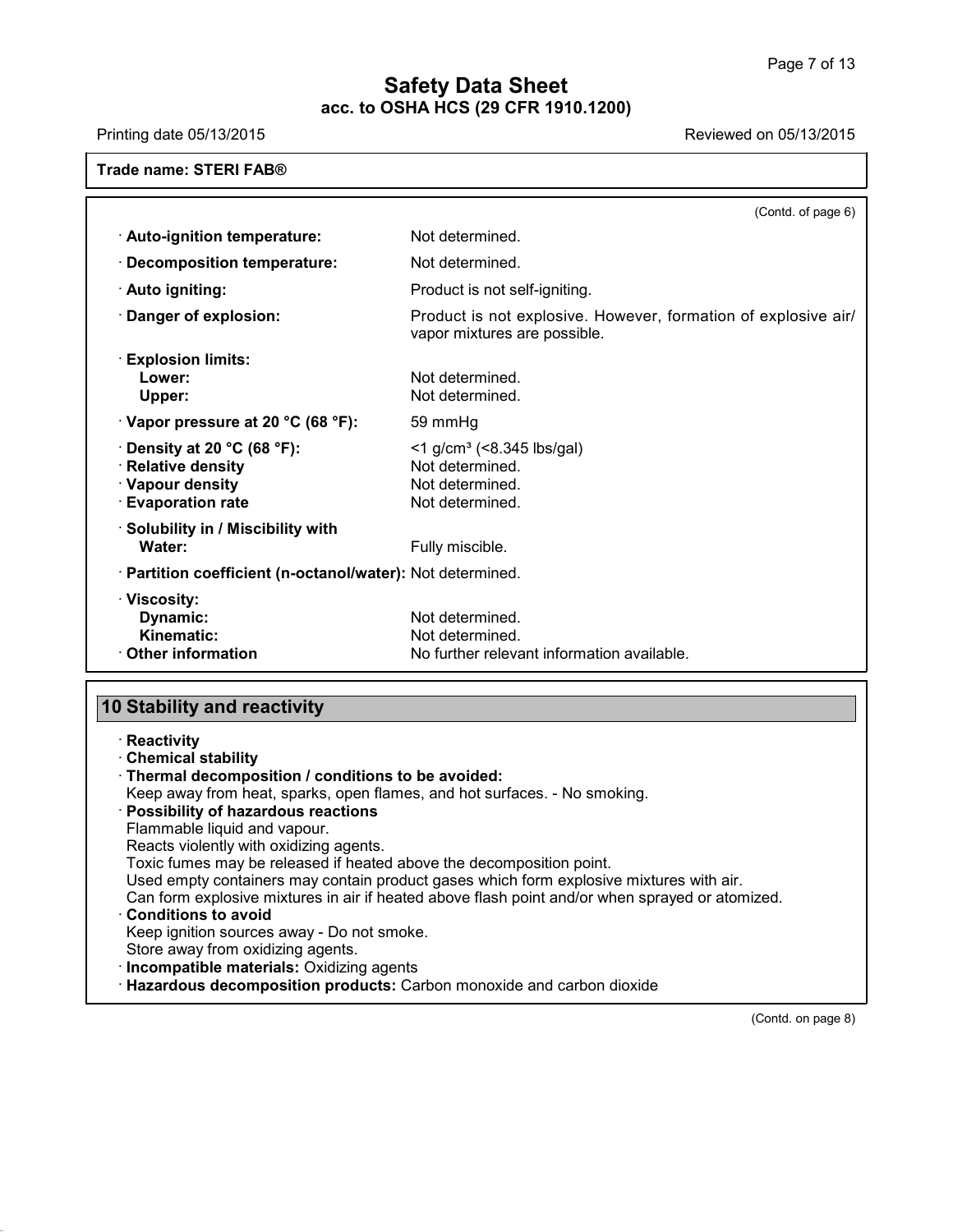Printing date 05/13/2015 **Printing date 05/13/2015** 

**Trade name: STERI FAB®**

(Contd. of page 7)

٦

|                                                                                                                                      |                  | <b>11 Toxicological information</b>                                                                                                                                                                                                                                                                                                                     |
|--------------------------------------------------------------------------------------------------------------------------------------|------------------|---------------------------------------------------------------------------------------------------------------------------------------------------------------------------------------------------------------------------------------------------------------------------------------------------------------------------------------------------------|
| · Acute toxicity:                                                                                                                    |                  | · Information on toxicological effects                                                                                                                                                                                                                                                                                                                  |
|                                                                                                                                      |                  | · LD/LC50 values that are relevant for classification:                                                                                                                                                                                                                                                                                                  |
| 67-63-0 propan-2-ol                                                                                                                  |                  |                                                                                                                                                                                                                                                                                                                                                         |
| Oral                                                                                                                                 | LD50             | 5045 mg/kg (rat)                                                                                                                                                                                                                                                                                                                                        |
| Dermal                                                                                                                               | LD <sub>50</sub> | 12800 mg/kg (rabbit)                                                                                                                                                                                                                                                                                                                                    |
|                                                                                                                                      |                  | Inhalative $\lfloor$ LC50/4h $\rfloor$ 30 mg/l (rat)                                                                                                                                                                                                                                                                                                    |
| · Primary irritant effect:<br>on the eye: Irritating effect.<br>Irritant<br>headache, dizziness, etc.                                |                  | · on the skin: Slight irritant effect on skin and mucous membranes.<br>· Sensitization: No sensitizing effects known.<br>· Subacute to chronic toxicity: No further relevant information available.<br>· Additional toxicological information:<br>Inhalation of concentrated vapors as well as oral intake will lead to anaesthesia-like conditions and |
| · Carcinogenic categories                                                                                                            |                  | · NTP (National Toxicology Program)<br>None of the ingredients is listed.                                                                                                                                                                                                                                                                               |
|                                                                                                                                      |                  | · OSHA-Ca (Occupational Safety & Health Administration)                                                                                                                                                                                                                                                                                                 |
|                                                                                                                                      |                  | None of the ingredients is listed.                                                                                                                                                                                                                                                                                                                      |
| · Probable Routes of Exposure<br>Inhalation.<br>Eye contact.<br>Skin contact.<br>Vapors have narcotic effect.<br>Irritating to eyes. |                  | Acute effects (acute toxicity, irritation and corrosivity):<br>Repeated Dose Toxicity: No further relevant information available.                                                                                                                                                                                                                       |
| <b>12 Ecological information</b><br>· Toxicity                                                                                       |                  | Aquatic toxicity: The product contains materials that are harmful to the environment.<br>· Persistence and degradability No further relevant information available.                                                                                                                                                                                     |
|                                                                                                                                      |                  | · Behavior in environmental systems:<br>· Bioaccumulative potential No further relevant information available.<br>· Mobility in soil No further relevant information available.                                                                                                                                                                         |

· **Ecotoxical effects:**

40.1.5

· **Remark:** Harmful to algae

(Contd. on page 9)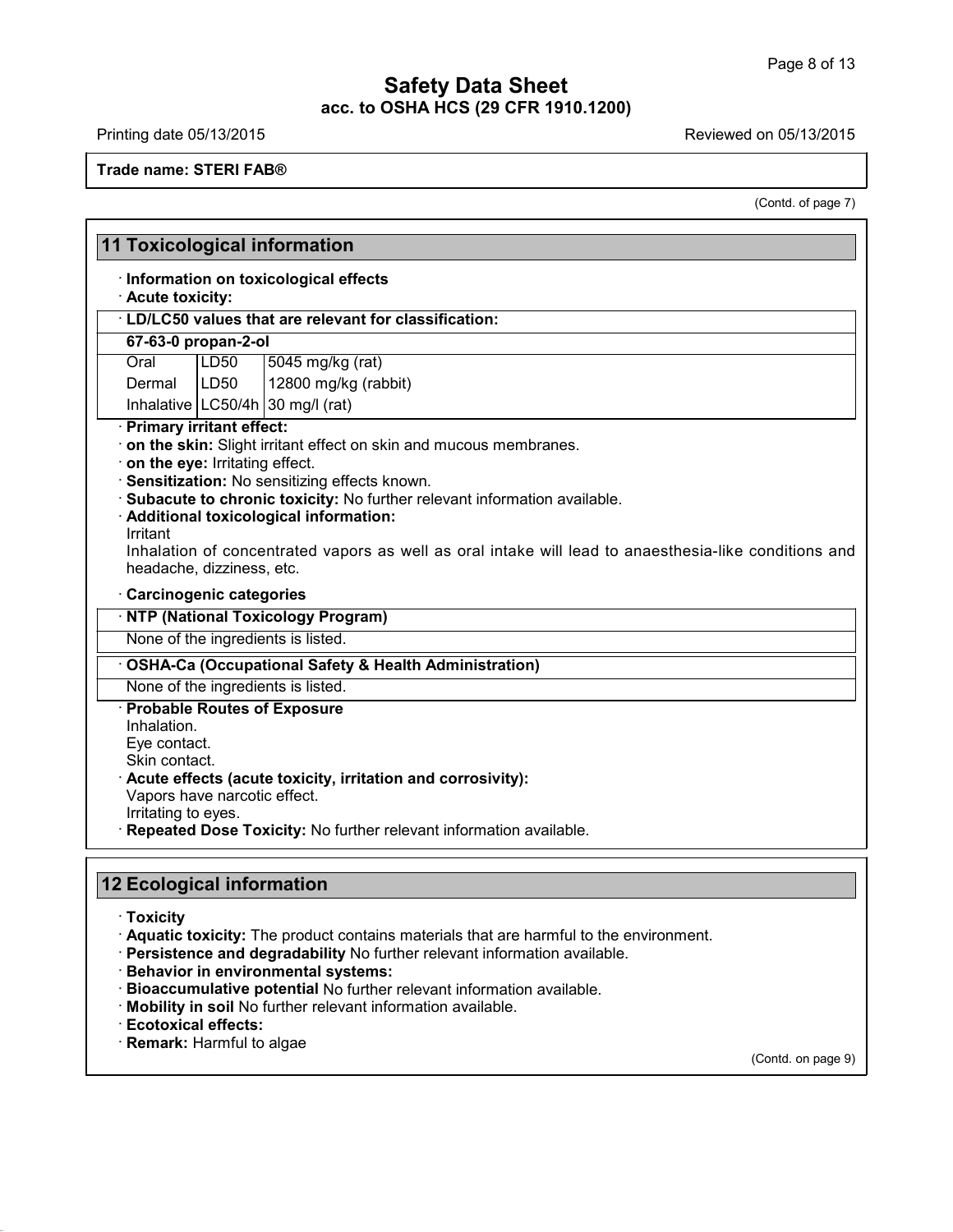Printing date 05/13/2015 Reviewed on 05/13/2015

#### **Trade name: STERI FAB®**

(Contd. of page 8)

#### · **Additional ecological information:**

#### · **General notes:**

This statement was deduced from the properties of the single components.

Do not allow undiluted product or large quantities of it to reach ground water, water course or sewage system.

Due to available data on eliminability/decomposition and bioaccumulation potential a prolonged damage of the environment is unlikely.

· **Other adverse effects** No further relevant information available.

#### **13 Disposal considerations**

#### · **Waste treatment methods**

#### · **Recommendation:**

Smaller quantities can be disposed of with household waste.

Small amounts may be diluted with plenty of water and washed away. Dispose of bigger amounts in accordance with Local Authority requirements.

Can be burned with household garbage after consulting with the waste disposal facility operator and the pertinent authorities and adhering to the necessary technical regulations.

The user of this material has the responsibility to dispose of unused material, residues and containers in compliance with all relevant local, state and federal laws and regulations regarding treatment, storage and disposal for hazardous and nonhazardous wastes. Residual materials should be treated as hazardous.

#### · **Uncleaned packagings:**

40.1.5

· **Recommendation:** Disposal must be made according to official regulations.

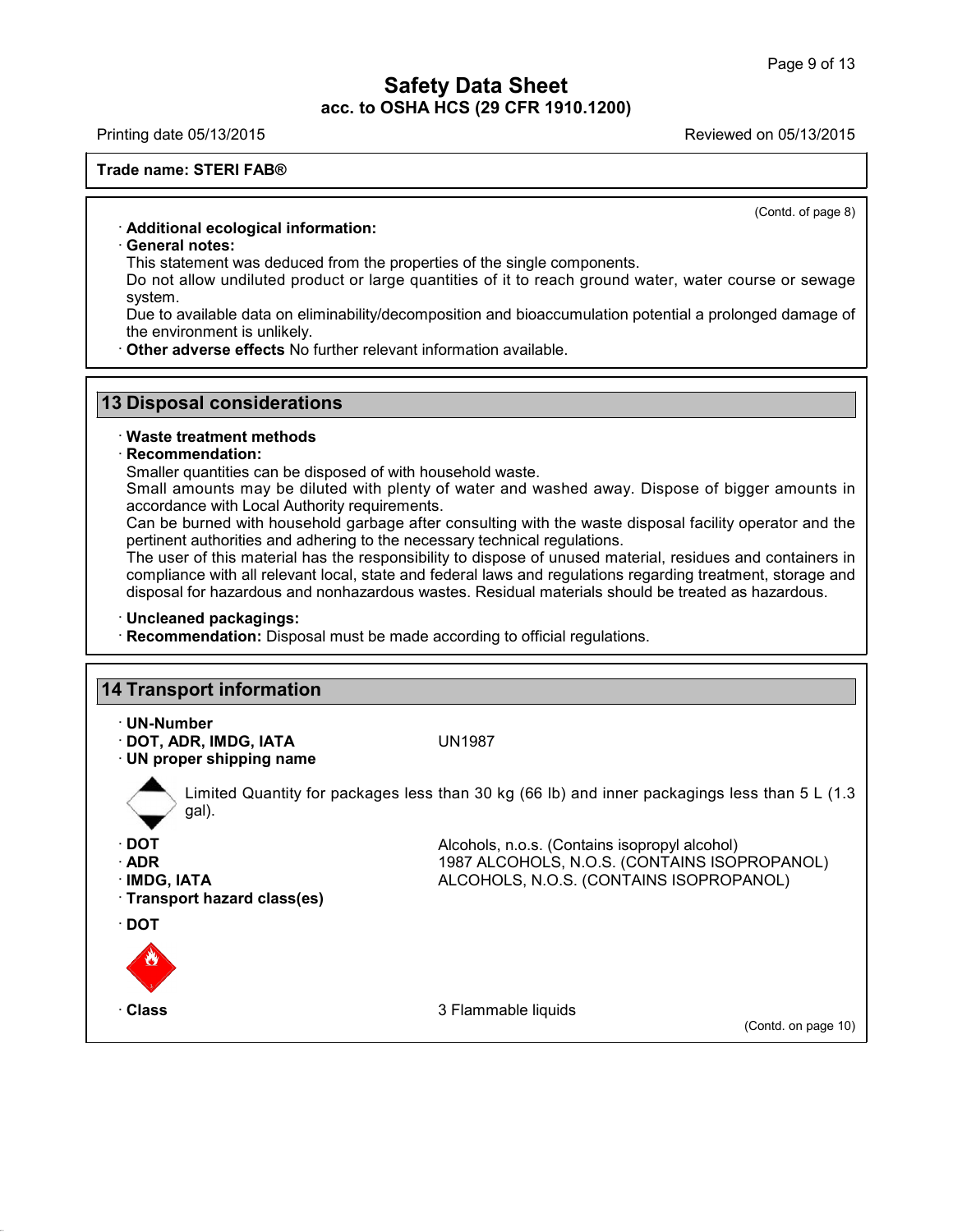| Printing date 05/13/2015                          | Reviewed on 05/13/2015                                                                                       |
|---------------------------------------------------|--------------------------------------------------------------------------------------------------------------|
| Trade name: STERI FAB®                            |                                                                                                              |
| · Label                                           | (Contd. of page 9)<br>3                                                                                      |
| $\cdot$ ADR                                       | _____________________________                                                                                |
|                                                   |                                                                                                              |
| · Class                                           | 3 (F1) Flammable liquids                                                                                     |
| ∙ Label                                           | 3<br>___________________                                                                                     |
| · IMDG, IATA                                      |                                                                                                              |
| · Class                                           | 3 Flammable liquids                                                                                          |
| · Label                                           | 3                                                                                                            |
| · Packing group<br>DOT, ADR, IMDG, IATA           | Ш                                                                                                            |
| <b>Environmental hazards:</b>                     |                                                                                                              |
| · Marine pollutant:                               | <b>No</b>                                                                                                    |
| Special precautions for user                      | Warning: Flammable liquids                                                                                   |
| Danger code (Kemler):                             | 30                                                                                                           |
| · EMS Number:                                     | $F-E$ , $S-D$                                                                                                |
| · Transport in bulk according to Annex II of      |                                                                                                              |
| MARPOL73/78 and the IBC Code                      | Not applicable.                                                                                              |
| · Transport/Additional information:               | ________________________                                                                                     |
| $\cdot$ ADR                                       |                                                                                                              |
| <b>Excepted quantities (EQ)</b>                   | Code: E1                                                                                                     |
|                                                   | Maximum net quantity per inner packaging: 30 ml                                                              |
| · UN "Model Regulation":                          | Maximum net quantity per outer packaging: 1000 ml<br>UN1987, Alcohols, n.o.s. (Contains Isopropanol), 3, III |
|                                                   |                                                                                                              |
| <b>15 Regulatory information</b>                  |                                                                                                              |
| · United States (USA)<br>· SARA                   | $\cdot$ Safety, health and environmental regulations/legislation specific for the substance or mixture       |
| · Section 355 (extremely hazardous substances):   |                                                                                                              |
| None of the ingredients is listed.                |                                                                                                              |
| · Section 313 (Specific toxic chemical listings): |                                                                                                              |
| 67-63-0 propan-2-ol                               |                                                                                                              |
|                                                   |                                                                                                              |
| · TSCA (Toxic Substances Control Act):            |                                                                                                              |

40.1.5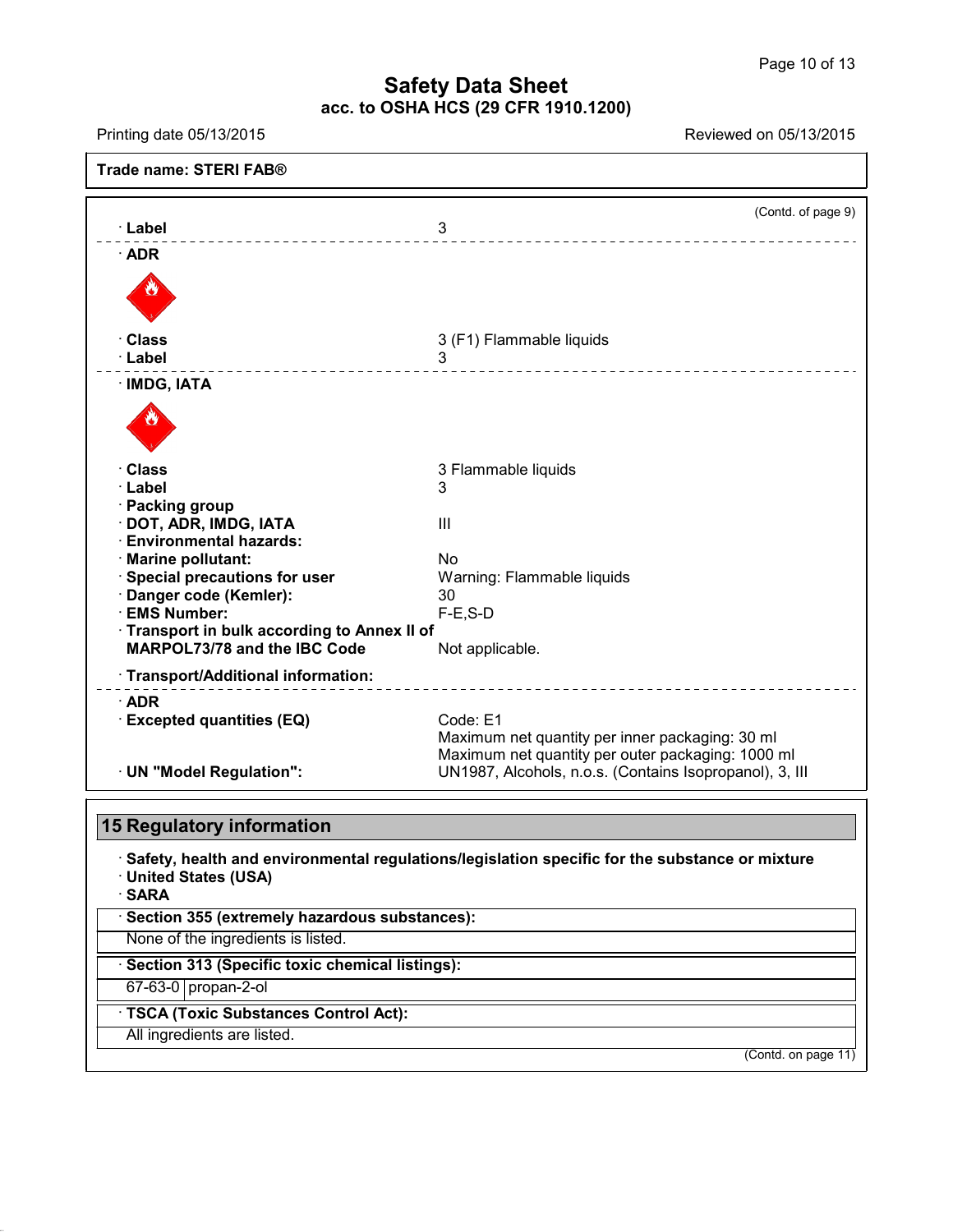Printing date 05/13/2015 Reviewed on 05/13/2015

**Trade name: STERI FAB®**

(Contd. of page 10)

## · **Proposition 65 (California)**

## · **Chemicals known to cause cancer:**

Ethanol - listing refers specifically to alcoholic beverage consumption and is notapplicable for product.

64-17-5 ethanol

#### · **Chemicals known to cause reproductive toxicity for females:**

None of the ingredients are listed.

## · **Chemicals known to cause reproductive toxicity for males:**

None of the ingredients is listed.

#### · **Chemicals known to cause developmental toxicity:**

Ethanol - listing refers specifically to alcoholic beverage consumption and is not applicable for product.

64-17-5 ethanol

#### · **Carcinogenic categories**

#### · **EPA (Environmental Protection Agency)**

None of the ingredients is listed.

#### · **Federal Insecticide, Fungicide, and Rodenticide Act (FIFRA)**

EPA Product Registration : 397-13.

This chemical is a pesticide product registered by the Environmental Protection Agency and is subject to certain labeling requirements under federal pesticide law. These requirements differ from the classification criteria and hazard information required for safety data sheets, and for workplace labels of non-pesticide chemicals. Following is the hazard information as required on the pesticide label:

#### **PRECAUTIONARY STATEMENTS**

HAZARDS TO HUMANS AND DOMESTIC ANIMALS

#### **WARNING:**

Causes substantial but temporary eye injury. Do not get in eyes or on clothing. Harmful if absorbed through skin. Harmful if inhaled. Avoid contact with skin. Avoid breathing vapor or spray mist. Wear goggles orface shield, long sleeved shirt, long pants, socks, shoes and chemical-resistant gloves made of any waterproof material. Remove and wash contaminated clothing before reuse. Wash thoroughly with soap and water after handling and before eating, drinking, chewing gum, using tobacco or using the toilet. ENVIRONMENTAL HAZARDS

This product is toxic to fish and aquatic invertebrates. Do not apply directly to water, or to areas where surface water is present, or to inter-tidal areas below the mean high water mark. See Directions for Use for additional precautions and requirements.

Do not discharge effluent containing this product into lakes, streams, ponds, estuaries, oceans, or other waters unless in accordance with the requirements of a National Pollution Discharge Elimination System (NPDES) permit and the permitting authority has been notified in writing prior to discharge. Do not discharge effluent containing this product to sewer systems without previously notifying the local sewage treatment plant authority. For guidance, contact your State Water Board or Regional Office of the EPA. PHYSICAL OR CHEMICAL HAZARDS

Flammable. Keep away from heat and open flame.

#### **FIRST AID**

40.1.5

**If in eyes:** Hold eye open and rinse slowly and gently with water for 15-20 minutes. Remove contact lenses, if present, after the first five minutes, then continue rinsing eye. Call a poison control center or doctor for treatment advice.

**If on skin or clothing:** Take off contaminated clothing. Rinse skin immediately with plenty of water for 15- 20 minutes. Call a poison control center or doctor for treatment advice.

**If inhaled:** Move person to fresh air. If person is not breathing call 911 or ambulance, then give artificial respiration, preferably by mouth to mouth, if possible.

**If swallowed:** Call a poison control center or doctor immediately for treatment advice. Have person sip a (Contd. on page 12)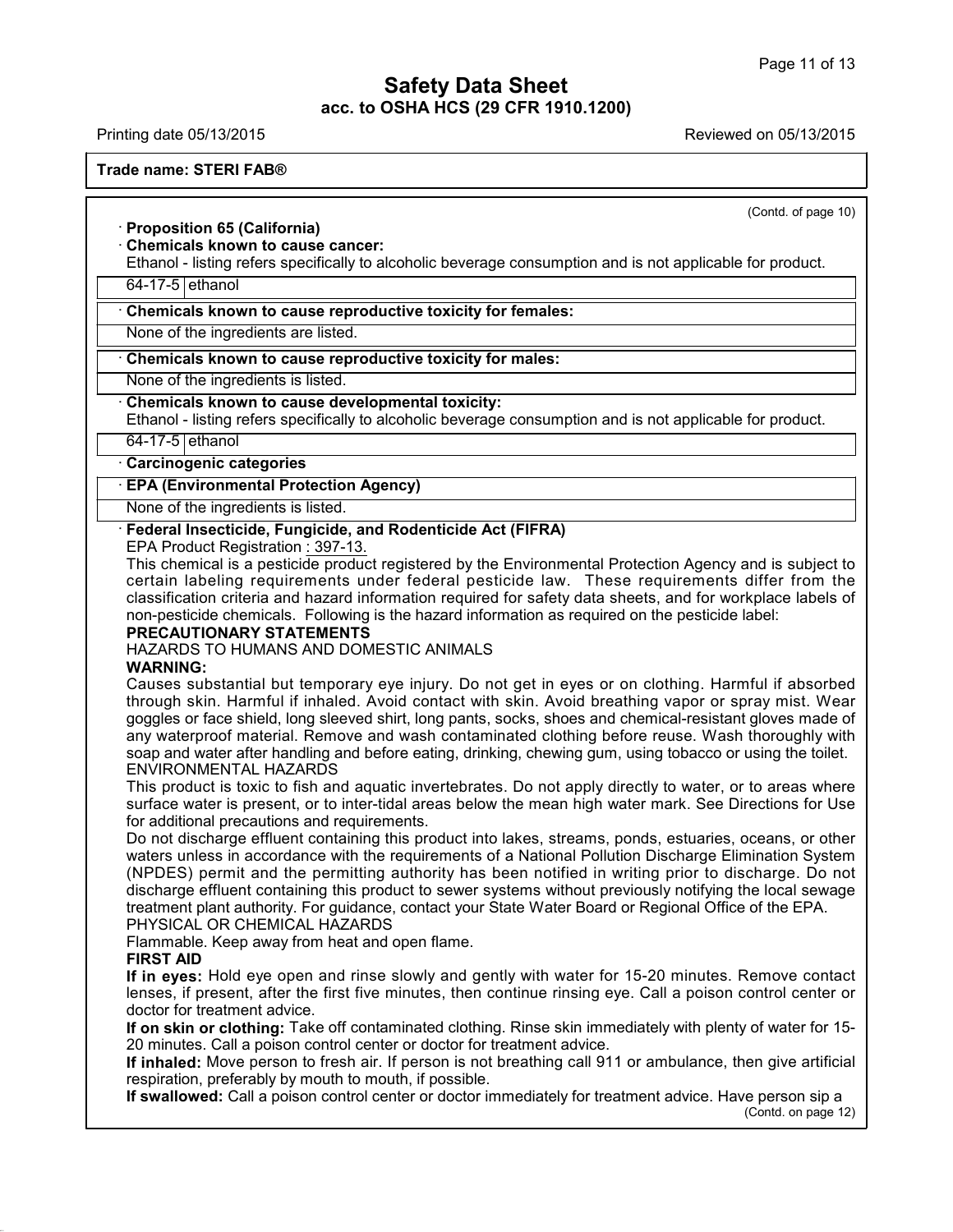Printing date 05/13/2015 Reviewed on 05/13/2015

#### **Trade name: STERI FAB®**

| (Contd. of page 11)                                                                                                                                                                                                                                                                                                                                                                                                                                                                                                                                                                                                            |    |
|--------------------------------------------------------------------------------------------------------------------------------------------------------------------------------------------------------------------------------------------------------------------------------------------------------------------------------------------------------------------------------------------------------------------------------------------------------------------------------------------------------------------------------------------------------------------------------------------------------------------------------|----|
| glass of water if able to swallow. Do not induce vomiting unless told to do so by the poison control center                                                                                                                                                                                                                                                                                                                                                                                                                                                                                                                    |    |
| or doctor. Do not give anything by mouth to an unconscious person.                                                                                                                                                                                                                                                                                                                                                                                                                                                                                                                                                             |    |
| Note to physician: Probable mucosal damage may contraindicate the use of gastric lavage.<br><b>HOT LINE NUMBERS</b>                                                                                                                                                                                                                                                                                                                                                                                                                                                                                                            |    |
| Have the product container or label with you when calling a poison control center or going for treatment.<br>You may also contact CHEMTEL 1-800-255-3924 for emergency medical treatment information.<br><b>STORAGE AND DISPOSAL</b><br><b>PESTICIDE STORAGE</b>                                                                                                                                                                                                                                                                                                                                                               |    |
| Keep from freezing. Store in ventilated areas. Do not contaminate water, food or feed by storage and<br>disposal. Dispose leftovers in landfill approved for pesticides.<br><b>CONTAINER DISPOSAL</b>                                                                                                                                                                                                                                                                                                                                                                                                                          |    |
| Nonrefillable container. Do not reuse or refill this container. Triple rinse container (or equivalent) promptly<br>after emptying. Triple rinse as follows: Empty the remaining contents into application equipment or mix<br>tank and drain for 10 seconds after the flow begins to drip. Fill the container 1/4 full with water and recap.<br>Shake for 10 seconds. Pour rinsate into application equipment or a mix tank or store rinsate for later use<br>or disposal. Drain for 10 seconds after the flow begins to drip. Repeat this procedure two more times.<br>Offer for recycling, if available or discard in trash. |    |
| · IARC (International Agency for Research on Cancer)                                                                                                                                                                                                                                                                                                                                                                                                                                                                                                                                                                           |    |
| 67-63-0 propan-2-ol                                                                                                                                                                                                                                                                                                                                                                                                                                                                                                                                                                                                            | 3  |
| · TLV (Threshold Limit Value established by ACGIH)                                                                                                                                                                                                                                                                                                                                                                                                                                                                                                                                                                             |    |
| 67-63-0 propan-2-ol                                                                                                                                                                                                                                                                                                                                                                                                                                                                                                                                                                                                            | A4 |
| · NIOSH-Ca (National Institute for Occupational Safety and Health)                                                                                                                                                                                                                                                                                                                                                                                                                                                                                                                                                             |    |
| None of the ingredients is listed.                                                                                                                                                                                                                                                                                                                                                                                                                                                                                                                                                                                             |    |
| <b>State Right to Know Listings</b>                                                                                                                                                                                                                                                                                                                                                                                                                                                                                                                                                                                            |    |
| None of the ingredients is listed.                                                                                                                                                                                                                                                                                                                                                                                                                                                                                                                                                                                             |    |
| Canadian substance listings:                                                                                                                                                                                                                                                                                                                                                                                                                                                                                                                                                                                                   |    |
| <b>Canadian Domestic Substances List (DSL)</b>                                                                                                                                                                                                                                                                                                                                                                                                                                                                                                                                                                                 |    |
| All ingredients are listed.                                                                                                                                                                                                                                                                                                                                                                                                                                                                                                                                                                                                    |    |
| Canadian Ingredient Disclosure list (limit 0.1%)                                                                                                                                                                                                                                                                                                                                                                                                                                                                                                                                                                               |    |
| None of the ingredients is listed.                                                                                                                                                                                                                                                                                                                                                                                                                                                                                                                                                                                             |    |
| Canadian Ingredient Disclosure list (limit 1%)                                                                                                                                                                                                                                                                                                                                                                                                                                                                                                                                                                                 |    |
|                                                                                                                                                                                                                                                                                                                                                                                                                                                                                                                                                                                                                                |    |

· **Chemical safety assessment:** A Chemical Safety Assessment has not been carried out.

# **16 Other information**

40.1.5

This information is based on our present knowledge. However, this shall not constitute a guarantee for any specific product features and shall not establish a legally valid contractual relationship.

· **Date of preparation / last revision** 05/13/2015 / -

(Contd. on page 13)